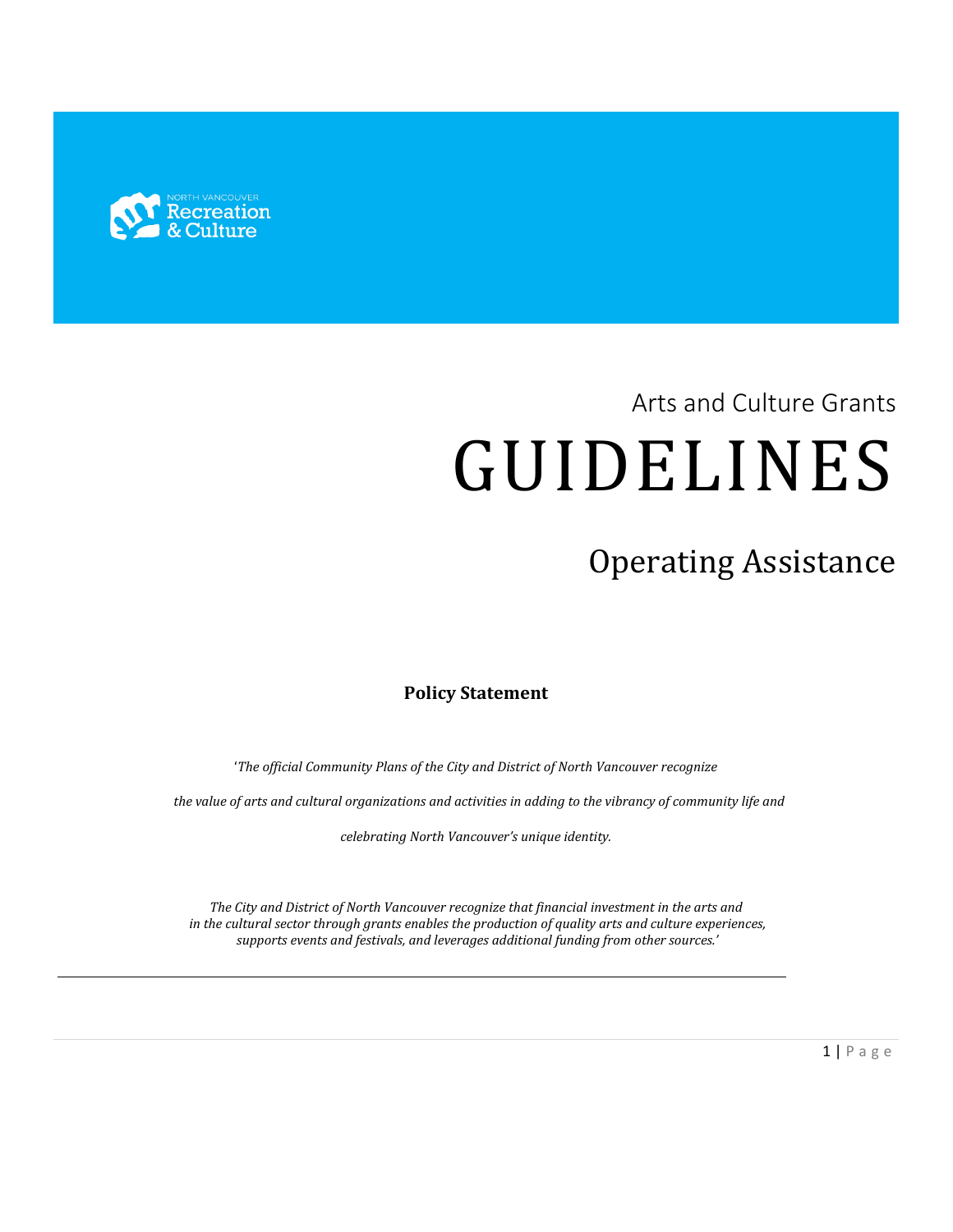

# **1.0 Grants Programs, Overview**

The Arts and Culture Grants policy governs four distinct grants programs.

- Operating Assistance  *https://www.nvrc.ca/arts-culture /grants/operating-assistance*
- Programming & Project Assistance  *https://www.nvrc.ca/arts-culture /grants/programming-projects*
- Celebrating & Events Grants  *https://www.nvrc.ca/arts-culture /grants/celebration-events*
- Community Public Art Grants  *https://www.nvrc.ca/arts-culture /grants/community-public-art*

### **2.0 Purpose of Grant**

 The purpose of the *Operating Assistance* program is to identify, support and sustain the work of groups and organizations that play a leadership role in the arts in North Vancouver by virtue of:

- the development, presentation or production of their own programs
- their relationships with other groups in the creative and cultural sectors
- the mentoring and support of emerging arts groups and practitioners
- innovative partnerships with other sectors of the community or creative economy
- or their capacity to respond to and deliver on the municipalities' goals and objectives for arts and cultural development

Grants are available to support the operations, programming and initiatives of eligible North Vancouver organizations that have an established record for delivering quality arts and cultural programs and services.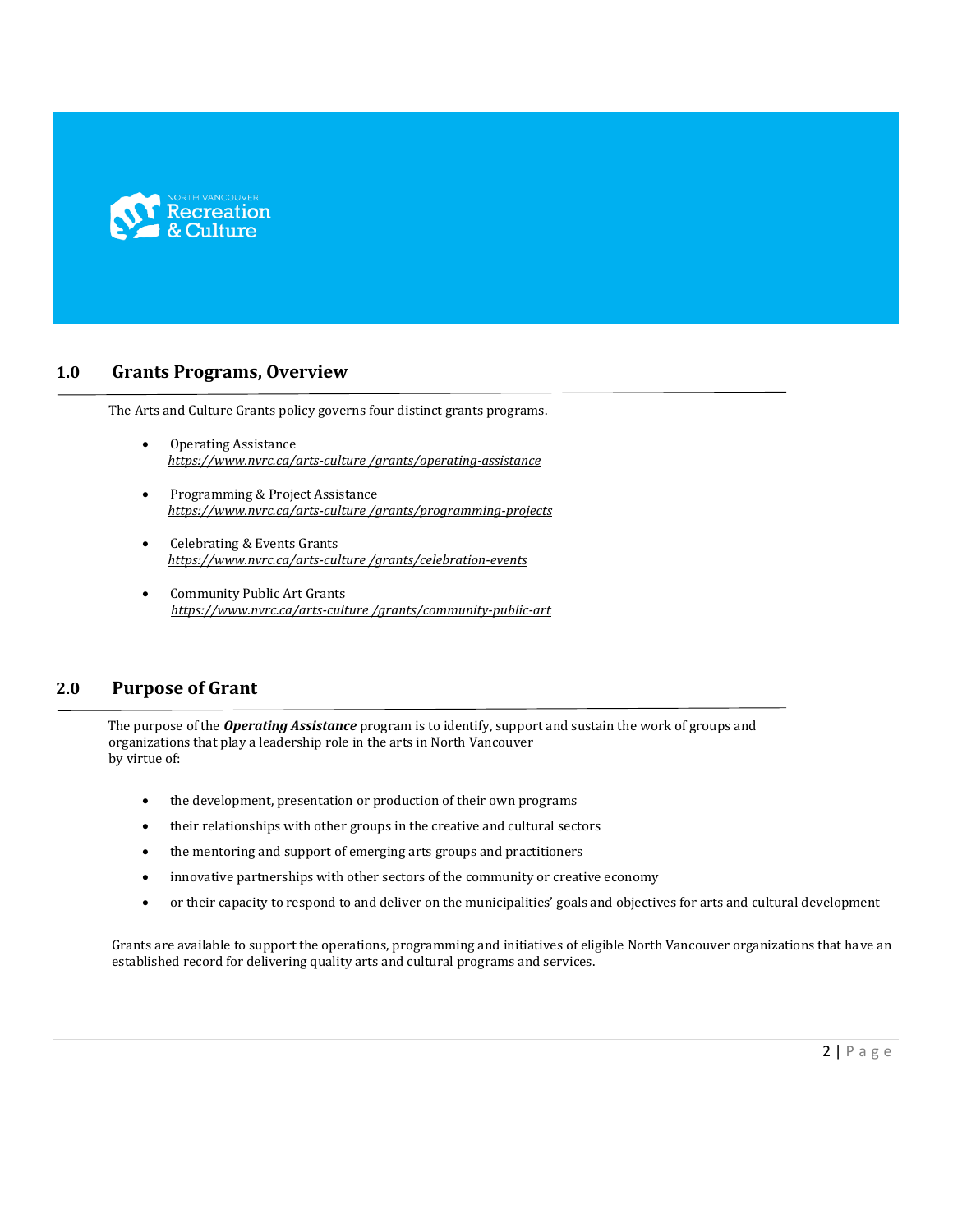

# **3.0 Eligibility**

*Operating Assistance* is intended to support professional or semi-professional arts delivery and arts service organizations. In order to be eligible, applicant organizations *must:*

- be registered not-for-profit or charitable organization whose primary purpose is to provide arts and cultural experiences in North Vancouver
- be located in North Vancouver
- have a history of arts activity in North Vancouver for at least two (2) years prior to the application
- conduct the majority of their work in North Vancouver
- employ paid staff (full or part-time)
- exhibit sound and independent management structures and provide strong leadership
- demonstrate or support professional arts practices
- offer either a year-round program or a full-season of arts programming.

# **4.0 Multi-Year Funding**

 The purpose of *multi-year funding* is to provide a stable funding environment locally, and to support local group's capacity to plan based on a reliable understanding of their funding picture.

 Applicants may request multi-year grant support for up to a maximum of three (3) years. However, there is no requirement that applicants must request multi-year funding.

 Upon award of the grant, successful applicants will receive notice of a Grant Renewal Date and will no*t* be required to submit a new application until the grant intake corresponding to the identified renewal date.

 Organizations in receipt of multi-year funding will be required to demonstrate accountability on an annual basis by providing the following:

- an updated budget report together with their most recent completed financial statements
- an updated statistical report, and
- a signed accountability report, briefly outlining the organization's performance measures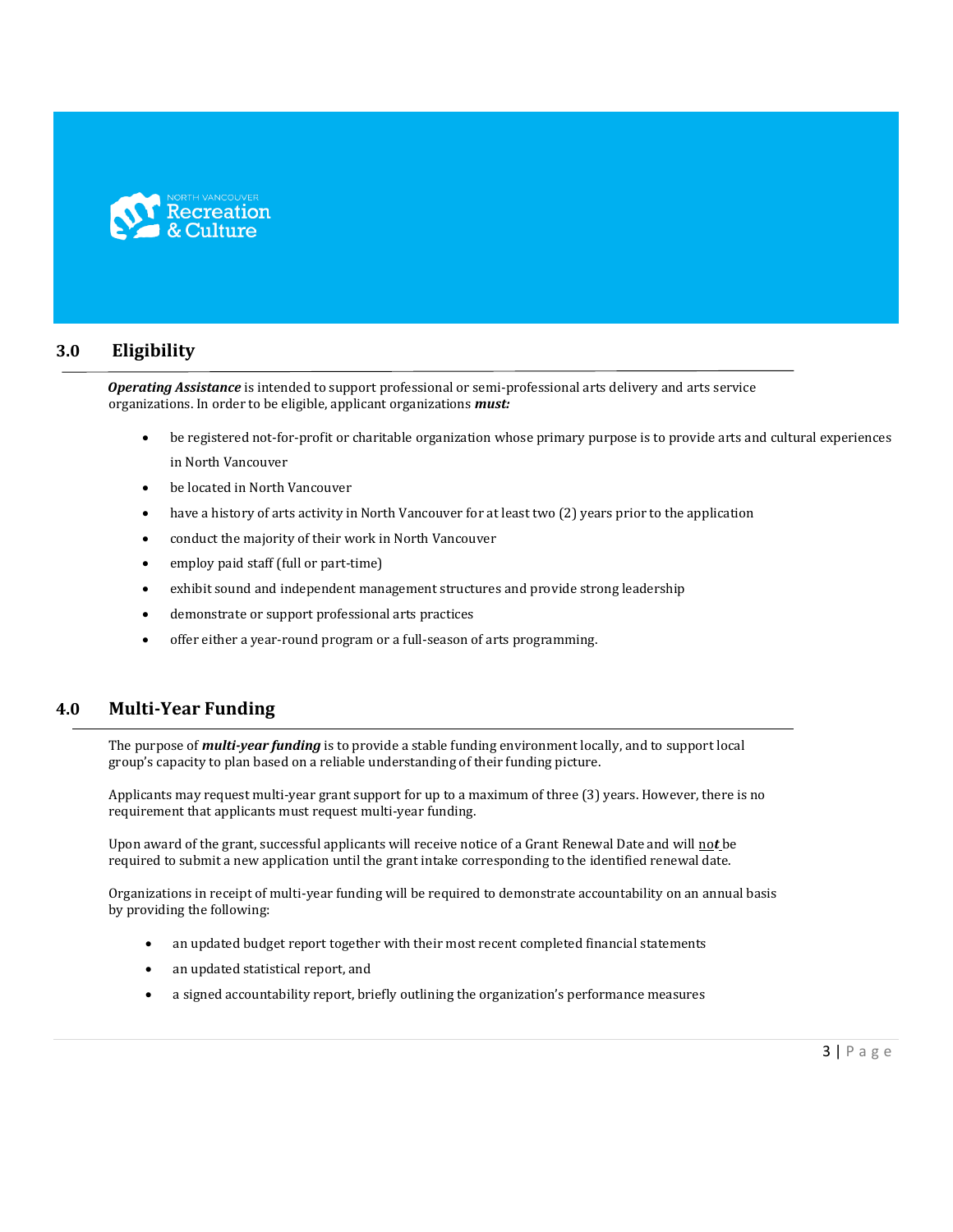

# **4.1 Qualification for Multi-Year Funding**

 In order to be granted multi-year funding, applicants *must*, in the assessment of the Grants Review Committee: be able to display sound governance and organizational management; exhibit accountability for use of public funds through best financial practices; and demonstrate strong performance measures in terms of programming, financial and/or organizational health.

#### **4.2 Grant Increase Requests**

 Multi-year funding is intended to provide a stable and reliable baseline of support across a period of up to three years , and it is not possible to approve increase requests for years two and three in advance or as part of the initial funding agreement.

 Successful recipients of multi- year grant support may subsequently submit a 'Grant Increase Requests' in year two or three of the funding cycle.

# **4.3 Eligible and ineligible Requests**

Grant increase Requests will be considered:

- that address a one-time only and time-limited adjustment to the level of service *OR*
- that address a previously unscheduled or unplanned expansion of existing services

 Grant Increase Requests will not be accepted that seek additional funding to meet the cost-of-living increases or that attempt to re-frame or re-argue the case to support activities described as part of the initial application.

#### **4.4 Funding for New Activities**

 Funding for new activities, new programming and/or pilot projects is available through the *'Programming & Project Assistance'* Grant Program.

#### **4.5 Funding Subject to Availability of Grants**

 Multi-year funding is at all times subject to available grant funds. The approval of any grant, whether for one year or for multiple years, does not constitute a guarantee of ongoing annual funding. Grants may be adjusted at any time at the discretion of the Commission.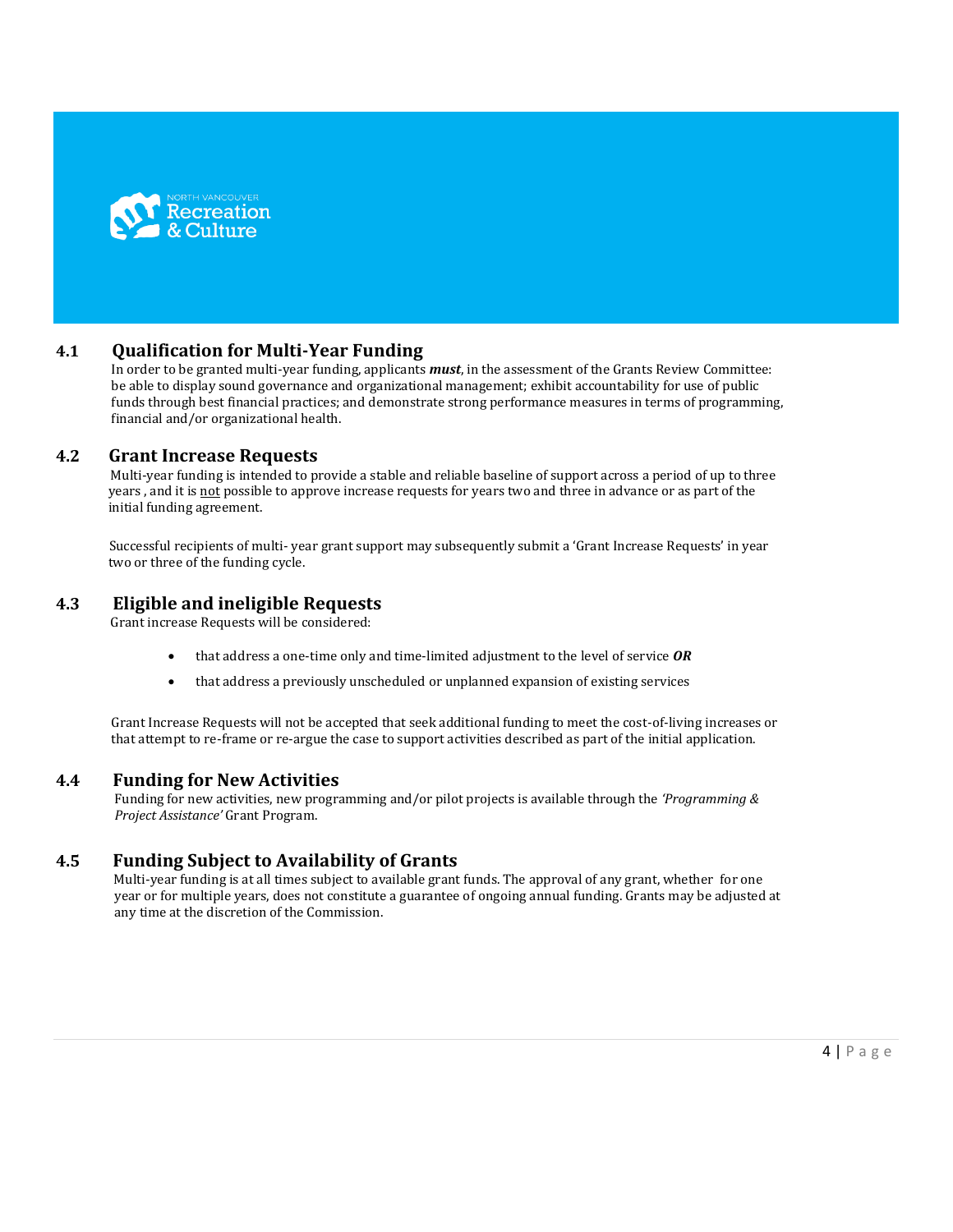

# **5.0 Policy Restrictions**

As a strict matter of policy, Arts and Culture grants do not support:

#### *(1) Municipal agencies, other branches of the local government of activities that are directly supported by the municipality through other means*

 This restriction includes libraries, community recreation centres, and other municipal agencies or commissions. Not-so-profit "friends-of" or other associated societies may be eligible to apply, but must be able to demonstrate that the service or activity covered in the grant request is not:

- already supported through existing municipal human or financial resources
- part of the regular programming of the organization, or
- essentially similar to the type of programming regularly conducted by the organization

#### *(2) Individuals, businesses, commercial enterprises, political parties or political events*

 In cases where a non-profit society or other eligible community group has a close partnership with a business, it is incumbent in the applicant to demonstrate that grant funds will not be used to support the operations of the business.

*(3) Schools and post-secondary educational institutions, including all activities that meet the curricular requirements of those bodies*

 None of the following are eligible for grant support: elementary schools, secondary schools or private schools as well as colleges, technical institutes, universities and post-secondary educational institutions.

 Arts education organizations may be eligible to receive grant support community-based arts programming, as long as the programming for which funding is requested is not available for course credit with the School District, with a post-secondary institution or with a commercial school.

 Funding is not available to support end-of-year recitals, activities required to fulfill program curricula or other showcase events intended to promote school programs.

 Parent Advisory Committees are ineligible for *Programming & Project Assistance* grants but may be eligible to receive grant support through the *Community Public Art Grants* program.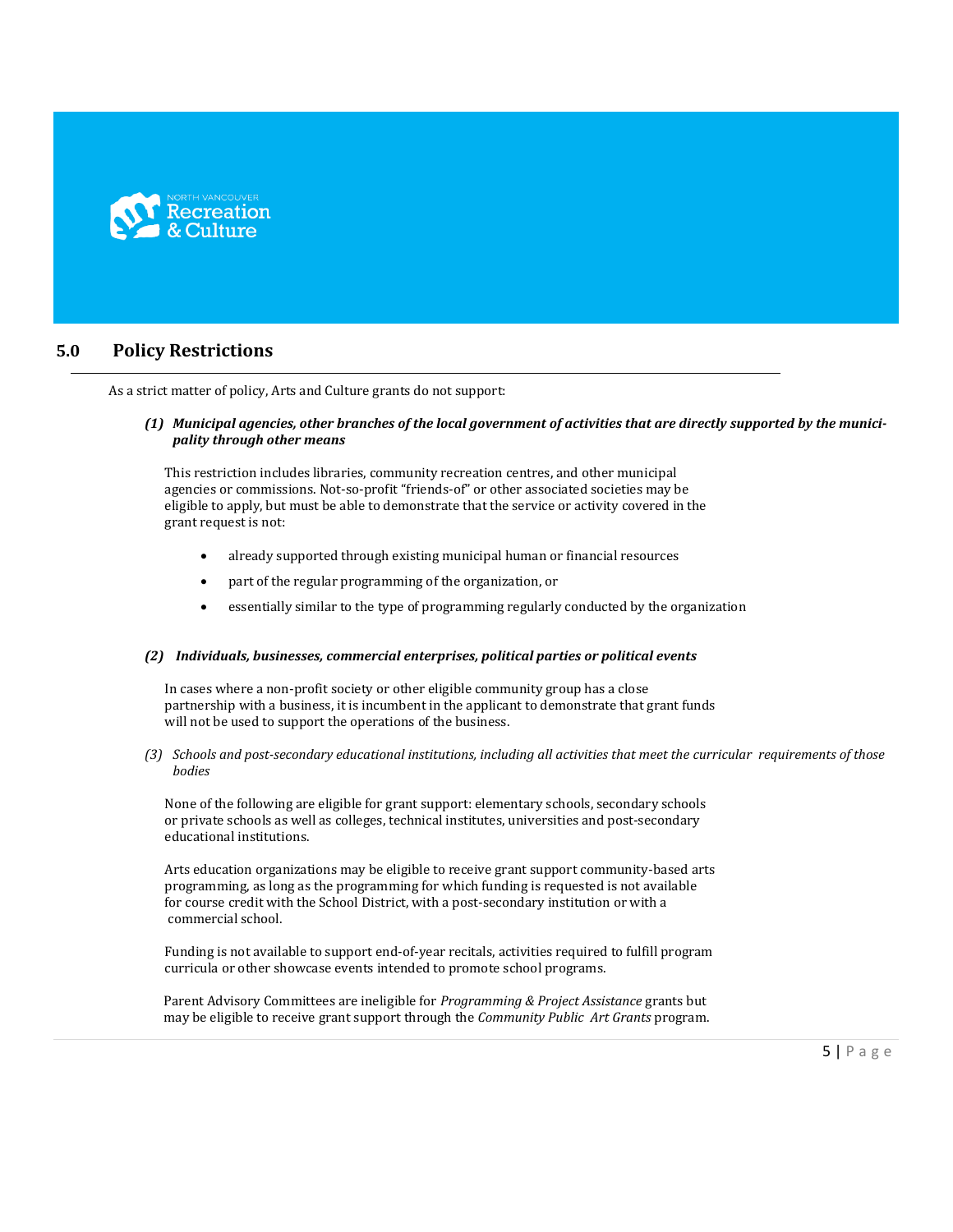

#### *(4) Churches or religious organizations, events or activities*

 While churches often serve as venues for activities produced or presented by eligible grant Recipients, churches, religious organizations or church-based events are not generally eligible for grant support.

 However, churches and other faith-based organizations may be eligible to receive grant support for a community event through the *Celebration & Events Grants* program where;

- the applicant is one of a number of community partners delivering the event;
- the event has no religious overtones and no religious materials are handed out; and
- the event can be demonstrated to deliver on the goals and objectives of the grant program.
- *(5) Fundraising projects or programs*
- *(6) Competitions or award ceremonies, parties, private or closed events*
- *(7) An organization for the purpose of funding other organizations*
- *(8) Endowment funds or capital costs (excluding community public art projects)*
- *(9) Debt retirement or retroactive funding*

# **6.0 Operating Assistance Intake**

Grant Guidelines and Application documents are posted along with the application forms on the NVRC Grants pages a[t www.nvrc.ca.](http://www.nvrc.ca/) All grant applications and deadlines must be received by **4:30 pm** on the posted submission deadline. Please see the NVRC grants page for dates.

#### **6.1 Late Submissions / Extensions**

Late submission will not be accepted, unless the extenuating circumstances provide equity in the application process. Where a previous year's application was provided an extension, future extensions will only be granted where extreme hardship is recognized.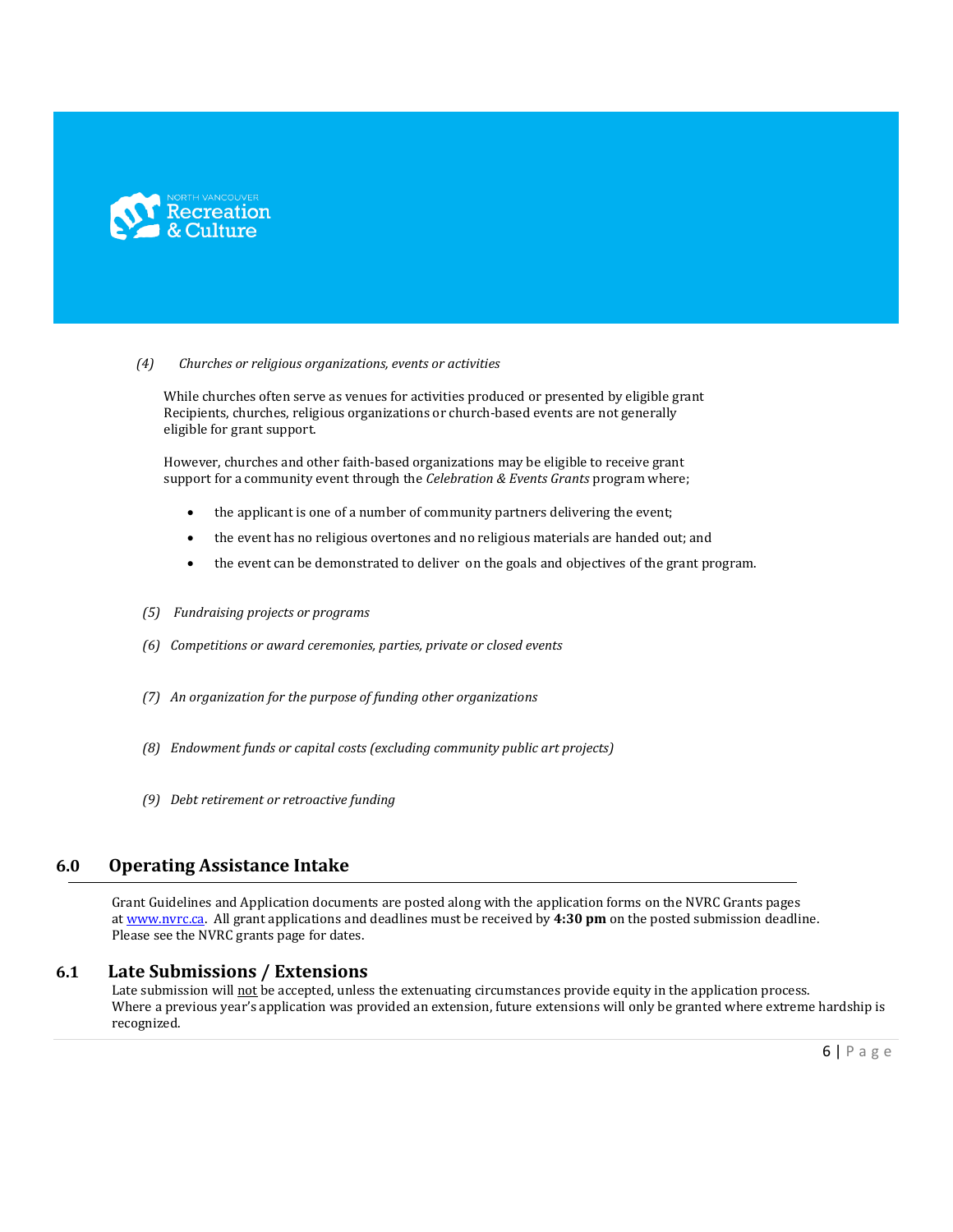

The maximum extension that may be granted will be up to ten (5) working days. Extensions are rarely provided and will only be granted if they do not unduly delay the administration of the grants process.

Extension requests must be received in writing (e-mails will be accepted) a minimum of three (3) working days prior to the posted submission deadline and are not guaranteed.

The maximum extension that may be granted will be up to ten (5) working days. Extensions must be approved by Staff prior to being granted.

# **7.0 Application & Submission Requirements**

#### **7.1 Apply to the Correct Program and Grant Category**

 It is the sole responsibility of the applicant to ensure that they submit their grant request to the appropriate funding stream.

#### **7.2 Use the Forms Provided**

Applications must be submitted on the forms provided and in the format requested.

#### **7.3 Application Package**

 Application to the *Operating Assistance* program should consist of: (1) a '*Client Profile*,' (2) an *'Application Form*,' (3) a **'***Budget Form*,' and (4) a **'***Statistic Report.'* 

 In addition to the above, applicants will be requested to submit various materials (photos, financial statements, society documents and marketing materials) in support of their application.

 It is the responsibility of the applicant to ensure that their application is complete, that all requested materials have been submitted and that all submission requirements have been satisfied.

Application Check-Lists are provided.

#### **7.4 Hard Copy Submission (***signed forms only***)**

Submit original signed copies of the '*Client Profile'* and '*Application Form*' ONLY.

#### **7.5 Electronic Submission (***complete application package***)**

 Submit one electronic copy of the complete *Application Package*, including any supplementary materials that may be required.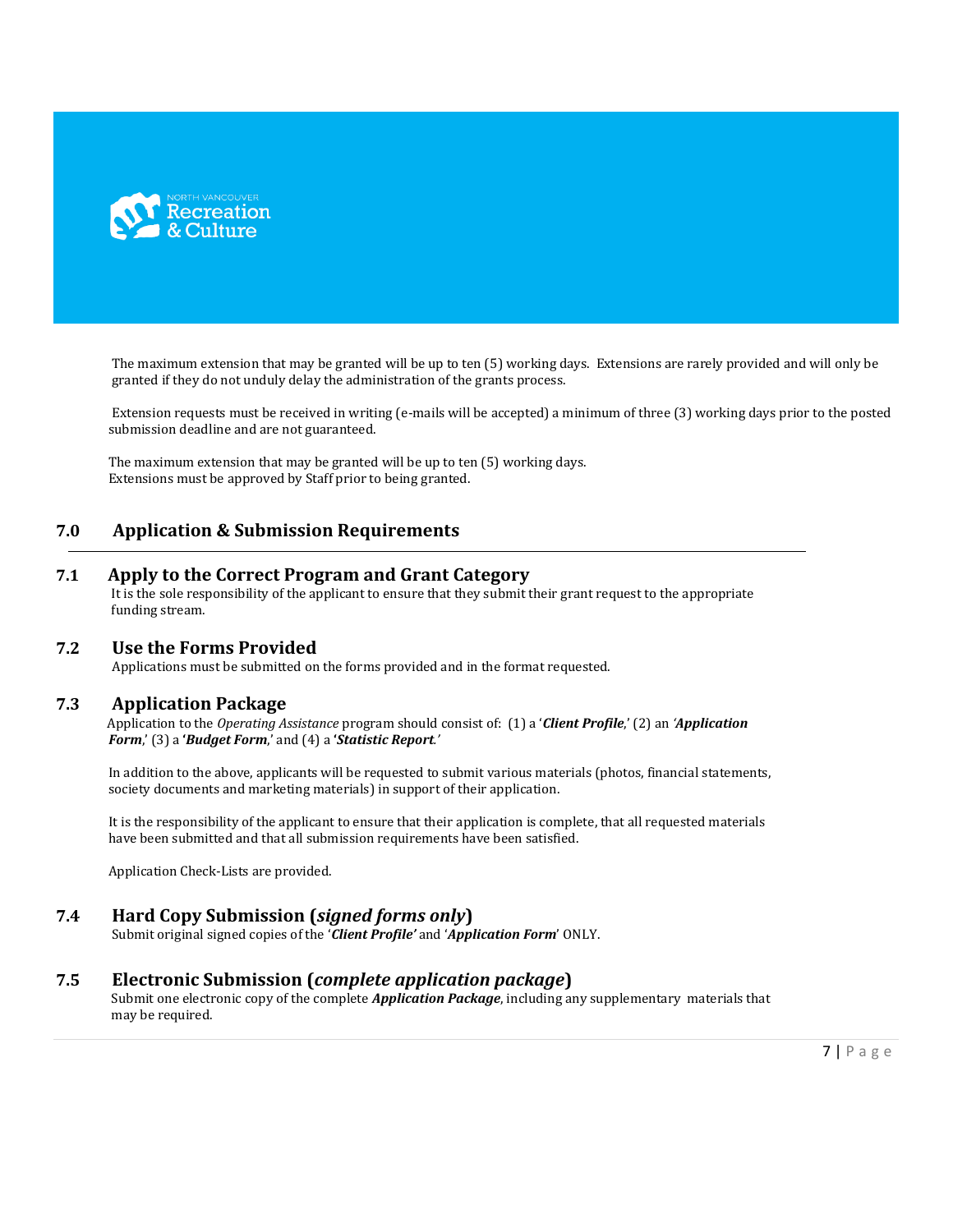

Electronic submissions may be provided:

**via a web-based file-share platform – direct link only** – no passwords or email address access

 Application materials sent as hard copies, email attachments or faxes will *not* be accepted. Where there this process creates a challenge, please speak to the Cultural Services Supervisor.

#### *A Note on Electronic Submission /Distribution*

 Electronic submission is required so that your funding request can be distributed to the Grants Review Committee in a timely and sustainable manner. Please make every effort to provide all parts of the application package in electronic format.

#### **7.6 Ineligible Applicants**

The following conditions may result in an application being deemed ineligible:

- application submitted late (without having sought and received an extension)
- application submitted to the incorrect intake
- application submitted to the incorrect program
- application not submitted on the forms provided
- application package incomplete
- required attachments and support materials not provided
- copy not signed (original signature required) (please ensure that you have the original available when requested)
- application submitted as email attachments or by fax

Ineligible applications will not be forwarded to the Grants Committee for review.

#### **7.7 Exceptions**

Staff is authorized to exercise judgment in respect of the above and may - on a case by case basis - either extend a deadline or modify a requirement.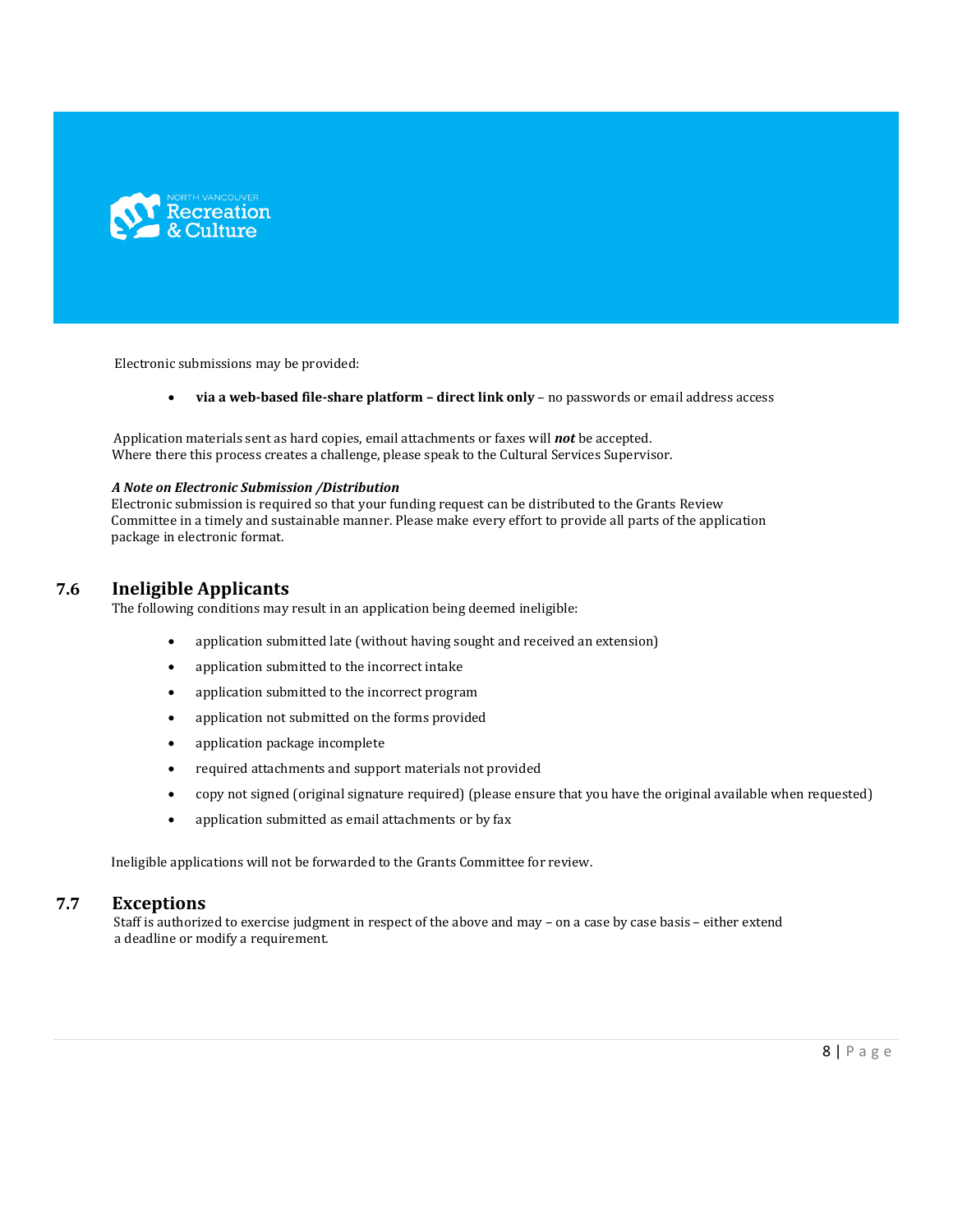

# **8.0 Grants Review Process**

#### **8.1 Authority to Approve Grants**

 Sole authority to approve *Arts & Culture* grants rests with the governing body of the North Vancouver Recreation & Culture Commission.

## **8.2 Grants Review Committee**

 All recommendations with respect to the allocation of grants funding are prepared by an independent Grants Review Committee and forwarded to the Commission for consideration and approval.

 A Terms of Reference for the Arts & Culture Grants Review Committee is provided in the website at:  *<https://www.nvrc.ca/arts-culture/arts-culture-grants>*

#### **8.3 Stages of Review**

All applicants go through the following stages of review:

#### *(a) Eligibility Review*

Applications are first reviewed by staff to assess eligibility and completeness. Incomplete submissions are documented and applicants provided with a list of deficiencies. Applicants may be awarded an extension to provide the requested information, after which a determination will be made regarding eligibility.

#### *(b) Technical Review*

Applicants that propose activity that takes place in or is likely to impact a public space may be forwarded to the appropriate municipal department(s) for a review of the proposal's feasibility.

#### *(c) Grants Committee Review*

The Grants Review Committee evaluates all grant applications in accordance with the evaluation criteria outlined in policy and detailed below.

# **9.0 Evaluation Criteria**

Requests for *Operating Assistance* will be reviewed and assessed based on the following criteria:

- artistic merit
- leadership within the arts community
- alignment with Official Community Plans of the District and City of North Vancouver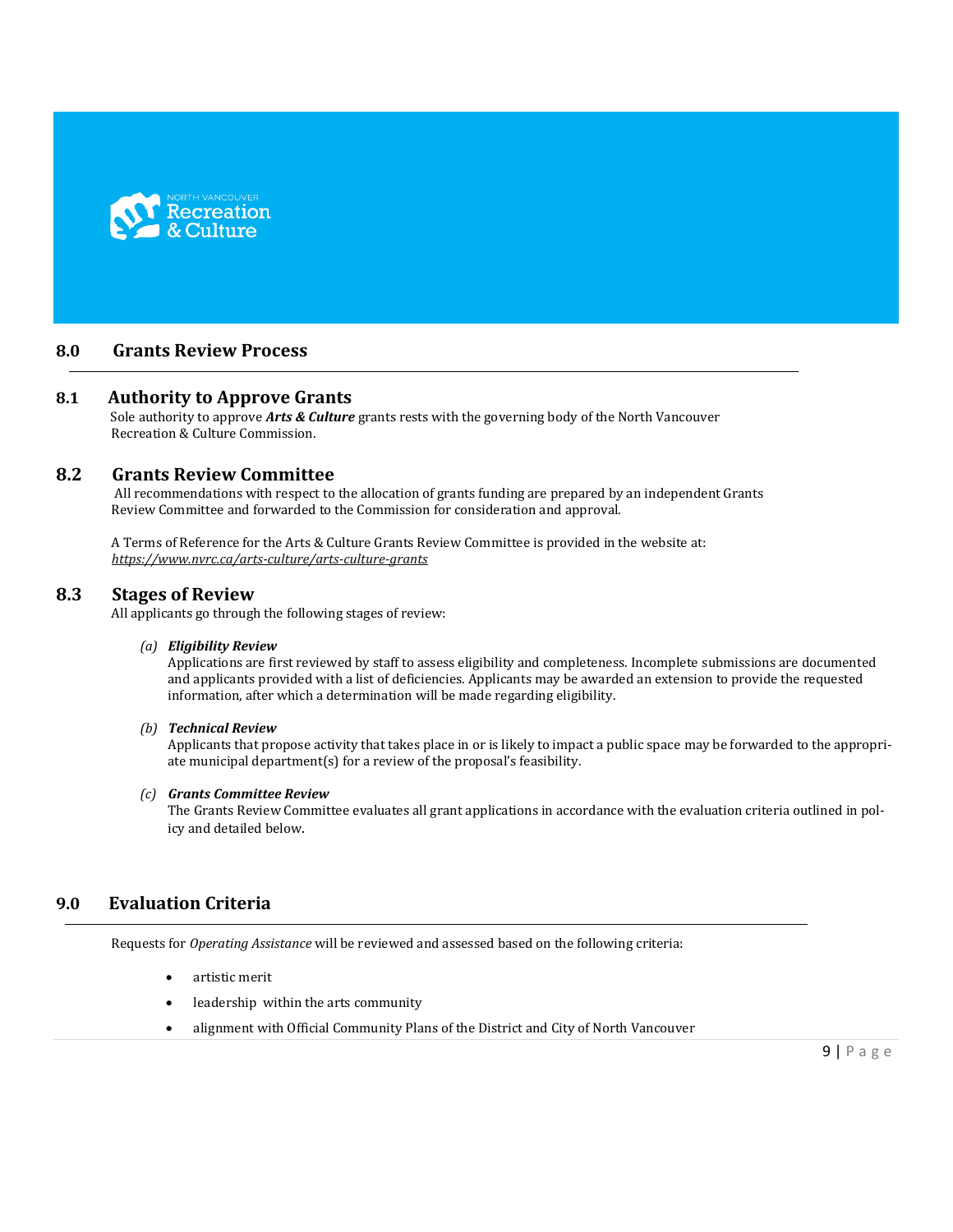

- demonstrated outcomes
- need for programming, services provided
- level of service, including number of people served
- evidence of community partners
- quality of organizational management
- financial need to sustain provision of service
- leveraged funding from other sources and other support(in kind)

 The approval of any grant at any time does not constitute a guarantee of ongoing annual funding. Grants are reviewed annually and grant awards may be adjusted at any time at the discretion of the Commission.

#### **10.0 Grants Payments**

#### **10.1 Notice of Award**

Funding recommendations are taken to the March meeting of the Commission for consideration and approval.

 Upon approval of grants by the Commission all successful grant applicants will receive a Notice of Award within five (5) working days.

The Notice of Award outlines all terms and/or conditions attached to the grant, including:

- any conditions of concern noted by staff or the Grants Committee
- any directions or recommendations provided by the Grants Committee

Applicants who have *not* been successful in receiving a grant award will also be notified at this time.

#### **10.2 Statement of Acceptance**

Appended to the Notice of Award is a Statement of Acceptance that must be signed by at least officer of the organization and returned to the Program Officer before payment of the grant can be processed.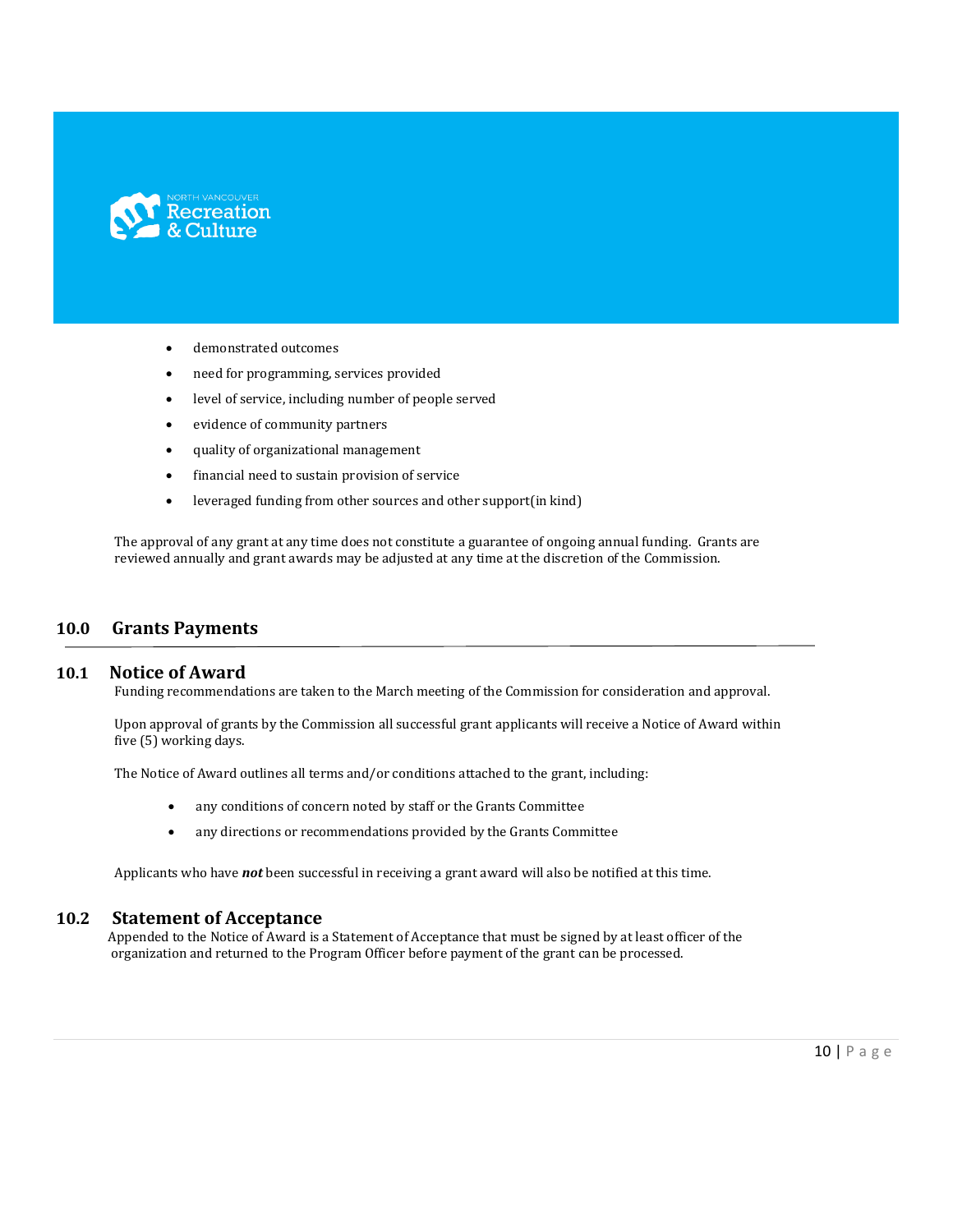

# **11.0 Accountability & Reporting**

#### **11.1 Requirement of Report**

 In order to ensure the highest standards of accountability for the use of public funds, North Vancouver Recreation & Culture is committed to reporting to City and District Councils each year on:

- how the grants funding in that year has been allocated
- highlighted programs and activities that contribute to the quality of life in North Vancouver
- performance measures relating to the goals and objectives outlined in policy
- the value of Councils' investment in the arts

 As a matter of policy, all grants recipients are expected to meet either annual or post-program reporting requirements as outlined below. Reports must be submitted according to stated deadlines, must be complete and include all requested attachments, and may be utilized in review of future applications.

#### **11.2 Failure to Report**

 Failure to submit a complete and accurate report in whatever format will result in subsequent grant requests being deemed ineligible.

#### **11.3 Multi-Year Funding: Reporting Requirements**

 Organizations in receipt of multi-year funding will be required to demonstrate accountability on an annual basis providing the following:

- their most recent completed financial statements
- an updated budget report
- an updated statistical report, and
- a signed accountability report, briefly outlining the organization's performance measures

#### **11.4 Repayment of Grant**

Grants recipients will be required to repay their awarded grant either in pet or in a whole if:

- the group is found to have knowingly provided false information in the grant application
- the recipient uses the grant for purposes not outlined in the grant application, not approved by the Commission, or not permitted under the terms of this policy.